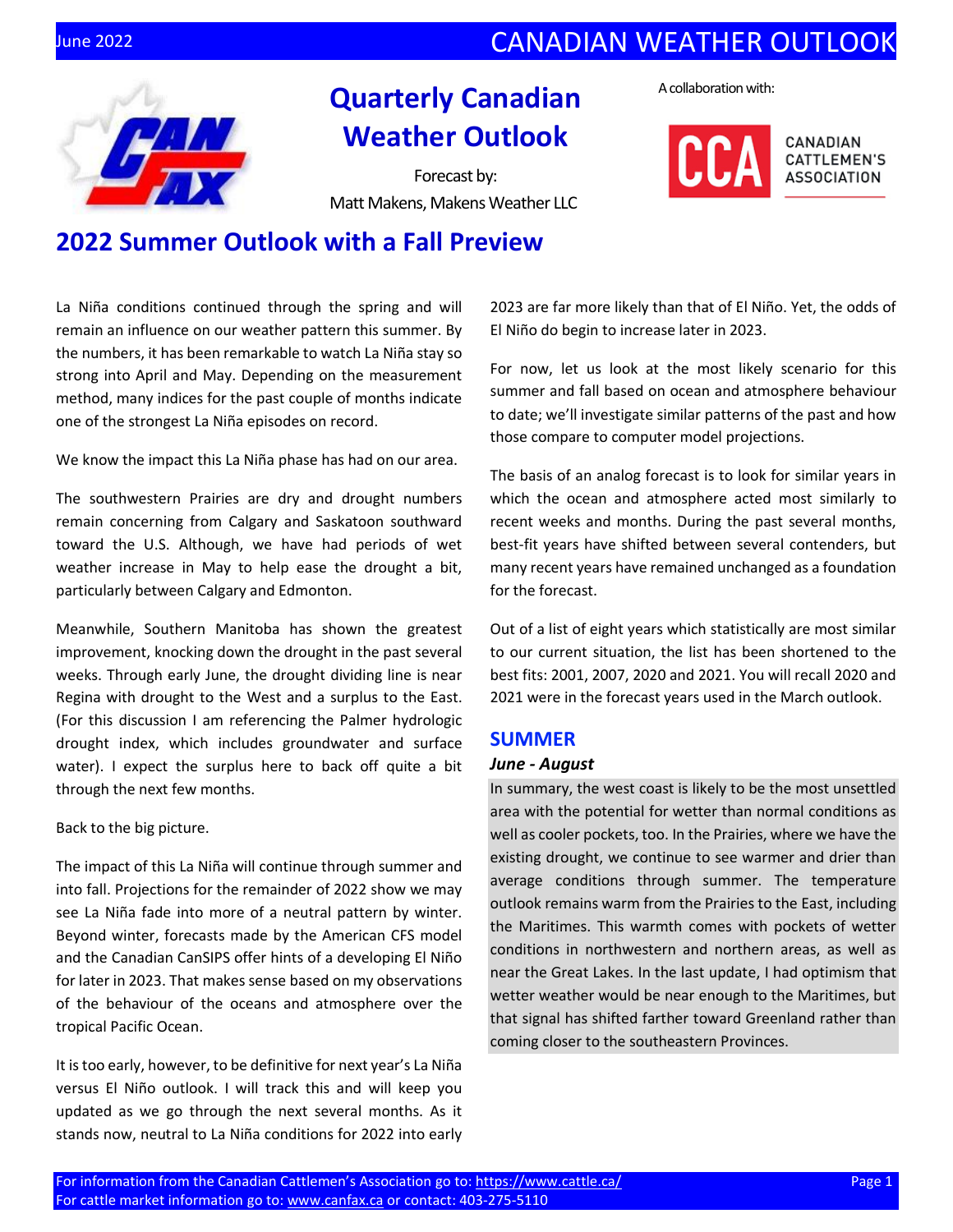### **UNE 2022** CANADIAN WEATHER OUTLOOK



Comparing my selection of analog years to long-term models (Both the American CFS and Canadian CanSIPS), the precipitation outlook is quite consistent between all three. However, modeling suggests that there may be some cooler conditions for the Prairies of Saskatchewan and Manitoba versus what my analog-based forecast shows. Although I see why the modeling is projecting that (drought diminished for the time and a saturated ground), I do believe the existing drought to the west creates an easier mechanism for hotter than normal temperatures to move in here despite the modeling's desire to keep the area cooler.

#### *Summer 2022 Specifics*

**British Columbia**: Likely the most unsettled weather of Summer across Canada will be here, especially in Central to Northern BC. For those areas, precipitation will be at least 120% of average with temperatures from normal to 1 degree Celsius cooler than normal. For Southern BC, temperatures near 1 to 2 degrees Celsius warmer than average and precipitation from normal to less than 90% of normal.

**Alberta**: Wetter areas this summer will be to the north and the driest areas to the south. Of the wettest, look for 110% of the average precipitation and less than 80% of the average for the South. Temperatures will be warmer than average, and certainly so with more than 2 degrees Celsius above normal for the South.

**Saskatchewan**: Hit and miss precipitation overall, the driest areas will be the southern ones. The South  $-$  mostly southwest - will also be the warmest with temperatures at least 2 degrees Celsius warmer than average and precipitation likely less than 80% of the average. Under these conditions,

drought will continue. Conditions moderate as you go east through the Prairies into Manitoba.

**Manitoba**: Wetter weather shifts to the north and northeast leaving southern Manitoba in a relative normal zone for precipitation. Temperatures above normal throughout summer, 0.5 to 1.5 degrees Celsius warmer than average.



**Ontario**: Near normal precipitation for the area, with some surplus to come in areas near the Great Lakes and to the northwest. Temperatures are going to be warm throughout summer, averaging 0.5 to 1.5 degrees Celsius above normal.

**Quebec**: A warm summer, with average temperatures 0.5 to 1.5 degrees Celsius above normal. Precipitation stays near normal to above normal in some spotty locations to the north. The dry areas of far Southern Quebec need to be monitored to see if they begin to move farther north than expected. This area of dryness will have less than 90% of the normal precipitation.

**Maritimes**: Analog years and modeling show a warm and mostly dry outlook here for the summer. The nearest wet areas will be well to the North and East, but any remnants of a powerful hurricane (likely an active hurricane season for the Atlantic) which can move this far northward would be the best chance for moisture. Expect temperatures around 1 degree Celsius above normal with less than 80% of the normal precipitation.

#### **FALL**

#### *September - November*

Following the summer's trend, the Prairies remain warmer than average as do the Maritimes; most of the cooler